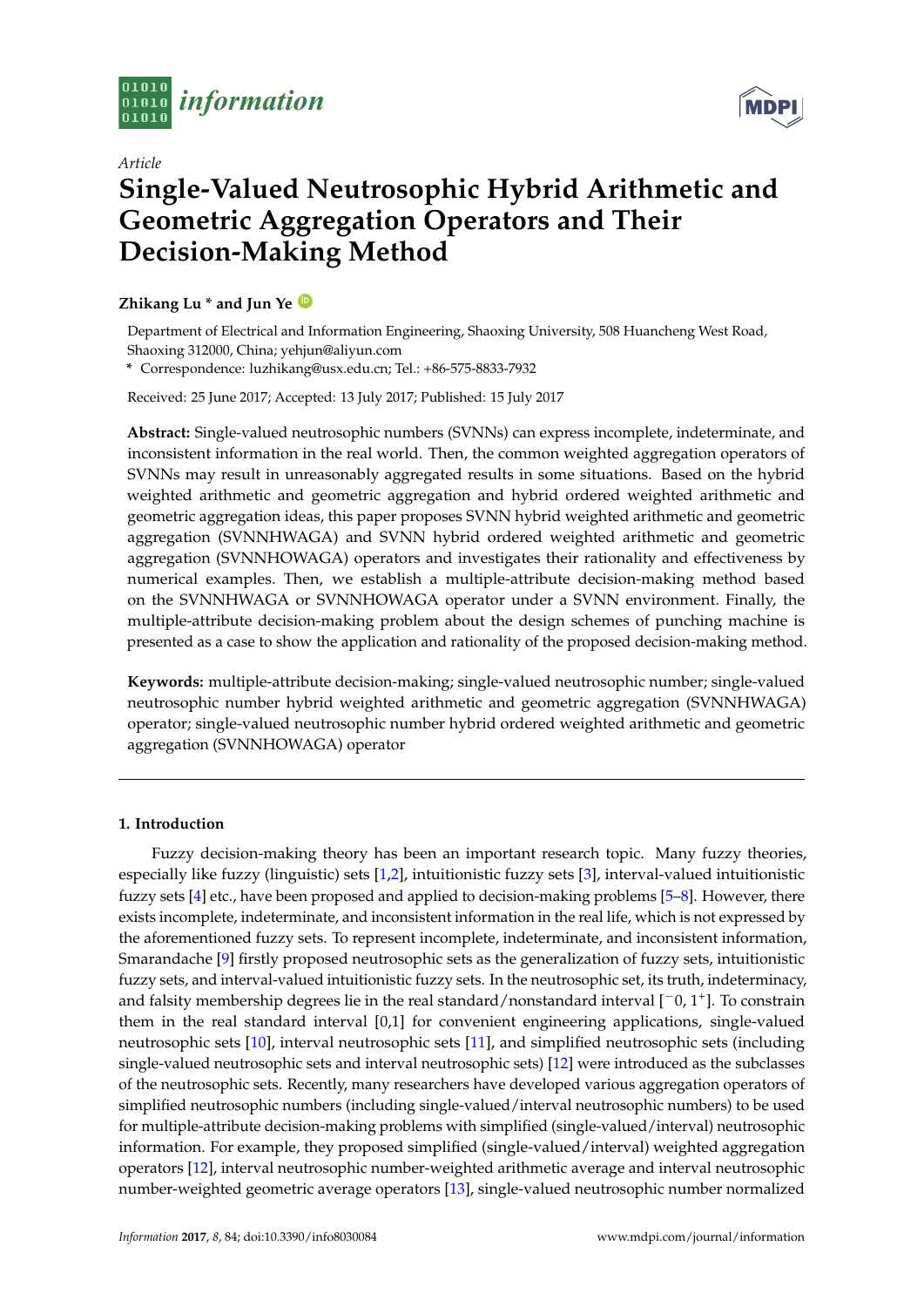weighted Bonferroni mean operators [\[14\]](#page-11-4), generalized neutrosophic number Hamacher aggregation operators [\[15\]](#page-11-5), interval neutrosophic number generalized weighted aggregation operator [\[16\]](#page-11-6), interval neutrosophic number Choquet integral operator [\[17\]](#page-11-7), interval neutrosophic number ordered weighted arithmetic average and interval neutrosophic number ordered weighted geometric average operators [\[18\]](#page-11-8), interval neutrosophic number prioritized ordered weighted average operator [\[19\]](#page-11-9), simplified neutrosophic number prioritized aggregation operator [\[20\]](#page-11-10), single-valued neutrosophic number and interval neutrosophic number exponential weighted aggregation operators [\[21](#page-11-11)[,22\]](#page-11-12) etc. They have been wildly used for various decision-making problems in engineering, economics, and management areas. Furthermore, some scholars also proposed various multiple-attribute decision-making methods with single-valued neutrosophic numbers and interval neutrosophic numbers [\[23](#page-11-13)[–27\]](#page-11-14).

In the aforementioned aggregation operators, however, the interval neutrosophic number weighted arithmetic average and interval neutrosophic number weighted geometric average operators and the interval neutrosophic number ordered weighted arithmetic average and interval neutrosophic number ordered weighted geometric average operators are common aggregation operations in information fusion and decision-making areas. Especially when interval membership values in interval neutrosophic numbers are degenerated to any real numbers between 0 and 1, the interval neutrosophic number weighted arithmetic average (INNWAA) and interval neutrosophic number weighted geometric average (INNWGA) operators [\[13\]](#page-11-3) can be reduced to the single-valued neutrosophic number weighted arithmetic average (SVNNWAA) and single-valued neutrosophic number weighted geometric average (SVNNWGA) operators, and the interval neutrosophic number ordered weighted arithmetic average (INNOWAA) and interval neutrosophic number ordered weighted geometric average (INNOWGA) operators [\[18\]](#page-11-8) can be reduced to the single-valued neutrosophic number ordered weighted arithmetic average (SVNNOWAA) and single-valued neutrosophic number ordered weighted geometric average (SVNNOWGA) operators, respectively, as special cases of the existing interval neutrosophic number aggregation operators [\[13](#page-11-3)[,18\]](#page-11-8). However, they imply the drawbacks of their unreasonably aggregated results in some cases (see Section [2](#page-2-0) in detail). For example, in the information aggregations of the SVNNWAA and SVNNOWAA operators, their aggregated results may result in tendency to the maximum value in some cases, while the aggregated results of the SVNNWGA and SVNNOWGA operators may result in tendency to the maximum weight value in some cases. Also, the SVNNWGA and SVNNOWGA operators emphasize personal major points [\[13,](#page-11-3)[18\]](#page-11-8) and the SVNNWAA and SVNNOWAA operators emphasize group's major points [\[13,](#page-11-3)[18\]](#page-11-8). Motivated by the hybrid arithmetic and geometric aggregation operators of intuitionistic fuzzy numbers [\[28\]](#page-11-15), this paper proposes the single-valued neutrosophic number hybrid weighted arithmetic and geometric aggregation (SVNNHWAGA) and single-valued neutrosophic number hybrid ordered weighted arithmetic and geometric aggregation (SVNNHOWAGA) operators to realize more reasonable results in information aggregations of single-valued neutrosophic numbers, and then indicates some properties of the SVNNHWAGA and SVNNHOWAGA operators. Furthermore, a single-valued neutrosophic multiple-attribute decision-making method is established by using the SVNNHWAGA or SVNNHOWAGA operator, and then used for the decision-making problem of design schemes of punching machine under a single-valued neutrosophic environment. The main advantage of this study is that the proposed SVNNHWAGA and SVNNHOWAGA operators can overcome the drawbacks of the existing arithmetic/geometric average aggregation operators of single-valued neutrosophic numbers in some situations and reach the moderate aggregation values.

The remainder of this paper is structured as the following. In Section [2,](#page-2-0) we introduce some basic concepts and operations of single-valued neutrosophic numbers and investigate some drawbacks of the SVNNWAA, SVNNOWAA, SVNNWGA, and SVNNOWGA operators in some cases. In Section [3,](#page-3-0) we propose the SVNNHWAGA and SVNNHOWAGA operators and investigate their effectiveness and rationality based on numerical examples. Section [4](#page-6-0) develops a single-valued neutrosophic multiple-attribute decision-making method based on the SVNNHWAGA or SVNNHOWAGA operator.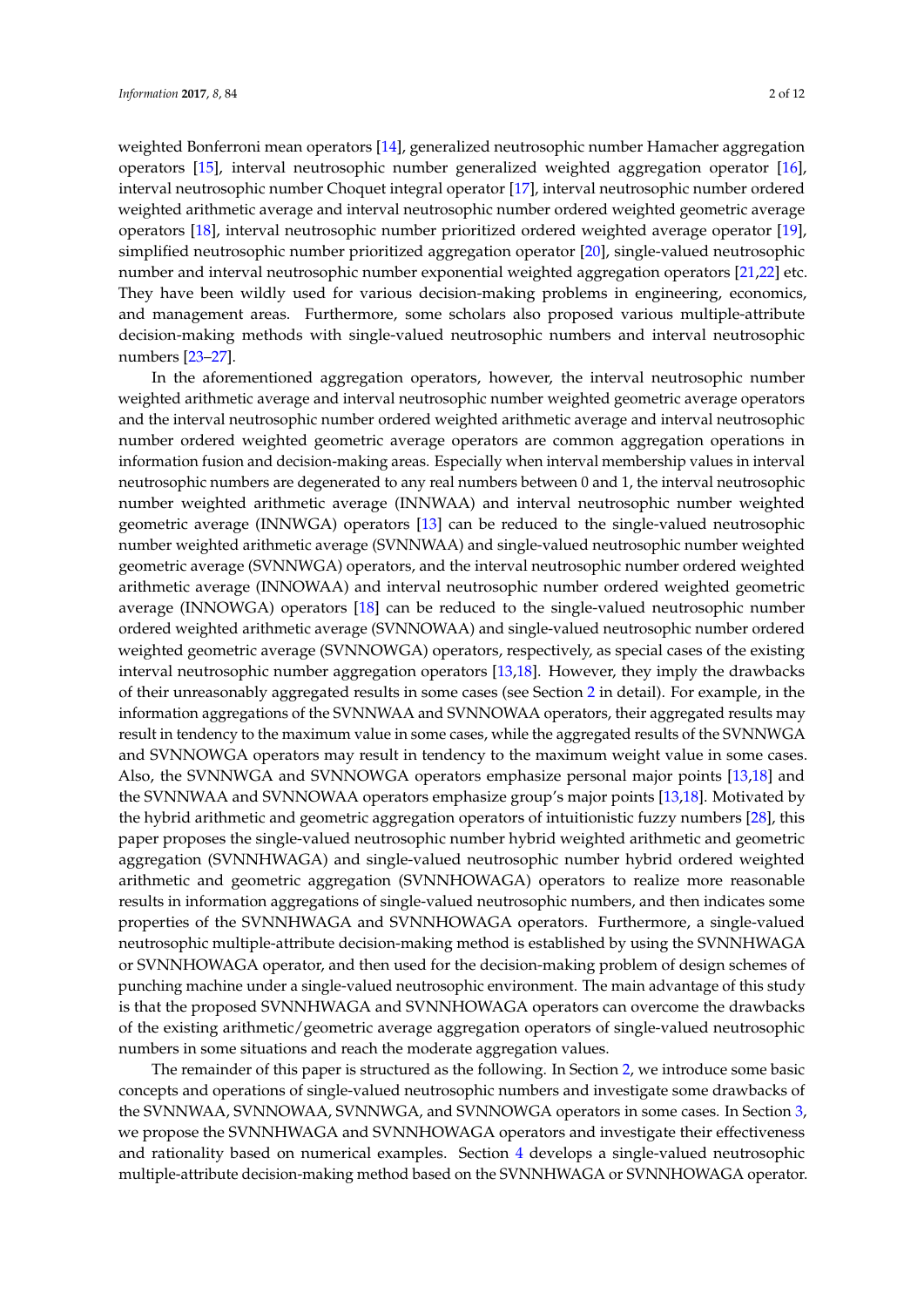Section [5](#page-7-0) presents a multiple-attribute decision-making problem about the design schemes of punching machine as a case to illustrate the application and effectiveness of the presented decision-making method. Section [6](#page-10-7) gives some conclusions and further research.

#### <span id="page-2-0"></span>**2. Some Concepts and Operations of Single-Valued Neutrosophic Numbers**

**Definition 1** [\[1\]](#page-10-0)**.** *Let X be a universal of discourse. A single-valued neutrosophic set N in X is characterized by truth, indeterminacy, and falsity membership functions*  $T_N(x)$ *,*  $U_N(x)$ *, and*  $V_N(x)$ *, respectively, where the values of the three functions*  $T_N(x)$ ,  $U_N(x)$ , and  $V_N(x)$  are real numbers between 0 and 1, satisfying  $T_N(x)$ ,  $U_N(x)$ , *V*<sup>*N*</sup> $(N)$  ∈ [0,1] *and*  $0 ≤ T<sub>N</sub>(x) + U<sub>N</sub>(x) + V<sub>N</sub>(x) ≤ 3$  *for*  $x ∈ X$ . *Thus, the single-valued neutrosophic set N is denoted as the following form*:

$$
N = \{ \langle x, T_N(x), U_N(x), V_N(x) \rangle | x \in X \}
$$

For convenience, a basic element  $\langle x, T_N(x), U_N(x) \rangle$  in the single-valued neutrosophic set *N* is denoted by *z* = <*T*, *U*, *V*> for short, which is called a single-valued neutrosophic number.

Since a single-valued neutrosophic number is a special case of an interval neutrosophic number, the concepts and operations of interval neutrosophic numbers can be introduced to single-valued neutrosophic numbers.

Let two single-valued neutrosophic numbers be  $z_1 = \langle T_1, U_1, V_1 \rangle$  and  $z_2 = \langle T_2, U_2, V_2 \rangle$ . Then, there are the following relations [\[9–](#page-10-6)[13\]](#page-11-3):

- (1)  $(z_1)^c = \langle V_1, 1 U_1, T_1 \rangle$  (complement of  $z_1$ );
- (2)  $z_1 \subseteq z_2$  if and only if  $T_1 \le T_2$ ,  $U_1 \ge U_2$  and  $V_1 \ge V_2$ ;
- (3)  $z_1 = z_2$  if and only if  $z_1 \subseteq z_2$  and  $z_2 \subseteq z_1$ .
- (4)  $z_1 \oplus z_2 = \langle T_1 + T_2 T_1 T_2, U_1 U_2, V_1 V_2 \rangle;$
- $(z_1 \otimes z_1 \otimes z_2) = \langle T_1 T_2, U_1 + U_2 U_1 U_2, V_1 + V_2 V_1 V_2 \rangle;$
- (6)  $\alpha z_1 = \langle 1 (1 T_1)^{\alpha}, U_1^{\alpha}, V_1^{\alpha} \rangle \text{ for } \alpha > 0;$
- (7)  $z_1^{\alpha} = \langle z_1^{\alpha}, 1 (1 U_1)^{\alpha}, 1 (1 V_1)^{\alpha} \rangle$  for  $\alpha > 0$ .

For any single-valued neutrosophic number  $z = \langle T, U, V \rangle$ , its score and accuracy functions [\[13\]](#page-11-3) are defined, respectively, as follows:

$$
E(z) = (2 + T - U - V)/3, \quad E(z) \in [0, 1]
$$
 (1)

$$
H(z) = T - V, \quad H(z) \in [-1, 1]
$$
 (2)

**Definition 2** [\[13\]](#page-11-3). Let two single-valued neutrosophic numbers be  $z_1 = \langle T_1, U_1, V_1 \rangle$  and  $z_2 = \langle T_2, U_2, V_2 \rangle$ , *then the ranking method based on both the score values of E(z1) and E(z2) and the accuracy degrees of H(z1) and H(z2) has the following relations*:

- (1) *If*  $E(z_1) > E(z_2)$ , then  $z_1 > z_2$ ;
- (2) *If*  $E(z_1) = E(z_2)$  *and*  $H(z_1) > H(z_2)$ *, then*  $z_1 > z_2$ *;*
- (3) If  $E(z_1) = E(z_2)$  and  $H(z_1) = H(z_2)$ , then  $z_1 = z_2$ .

Let  $z_j = \langle T_j, U_j, V_j \rangle$  ( $j = 1, 2, ..., n$ ) be a collection of single-valued neutrosophic numbers. Then, the SVNNWAA and SVNNWGA operators [\[13\]](#page-11-3) are introduced, respectively, as follows:

$$
SVNNWAA(z_1, z_2,..., z_n) = \sum_{j=1}^n w_j z_j = \left\langle 1 - \prod_{j=1}^n (1 - T_j)^{w_j}, \prod_{j=1}^n (U_j)^{w_j}, \prod_{j=1}^n (V_j)^{w_j} \right\rangle
$$
(3)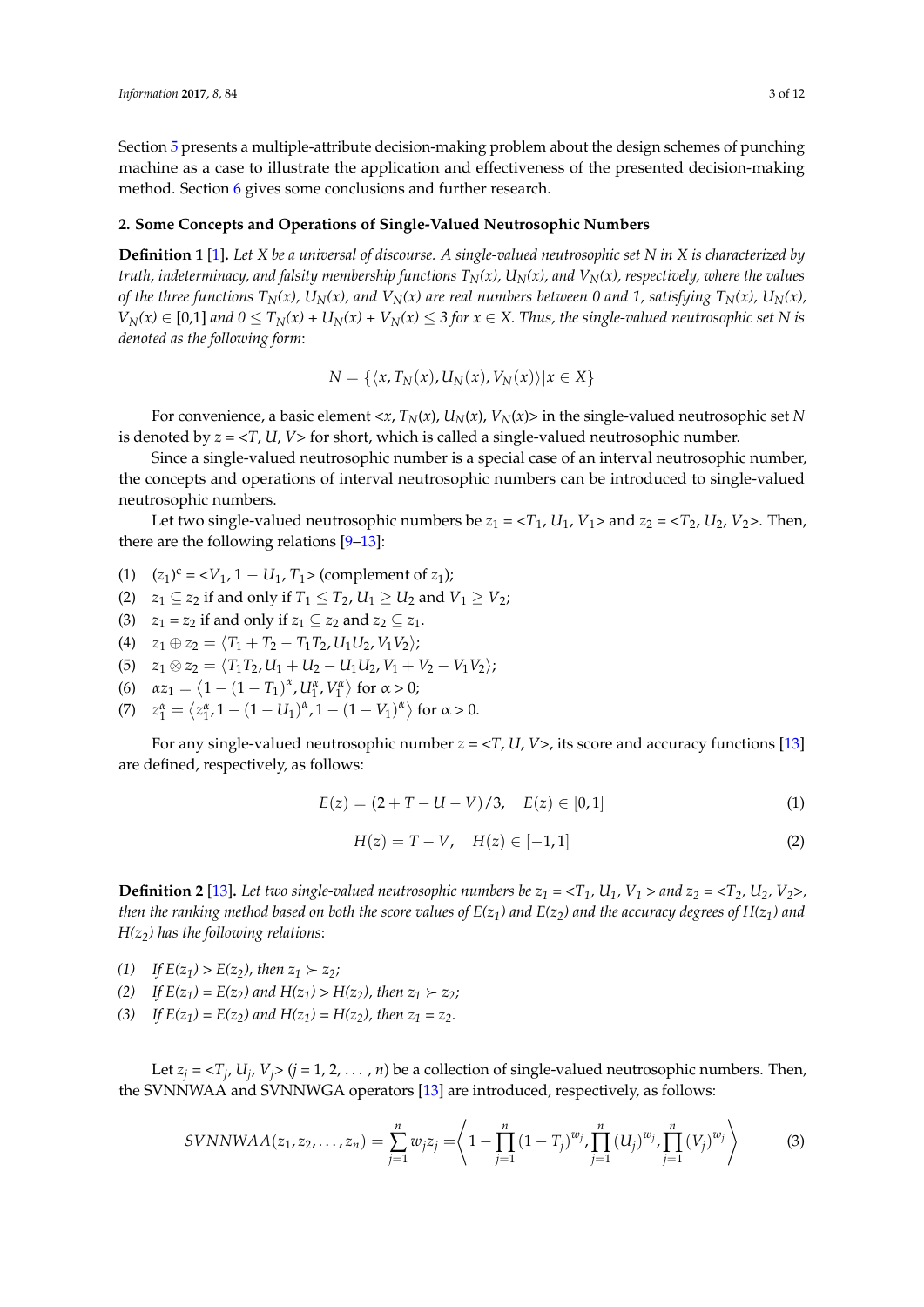$$
SVNNWGA(z_1, z_2, ..., z_n) = \prod_{j=1}^{n} z_j^{w_j} = \left\langle \prod_{j=1}^{n} (T_j)^{w_j}, 1 - \prod_{j=1}^{n} (1 - U_j)^{w_j}, 1 - \prod_{j=1}^{n} (1 - V_j)^{w_j} \right\rangle \tag{4}
$$

where  $w_j$  ( $j = 1, 2, ..., n$ ) is the weight of  $z_j$  ( $j = 1, 2, ..., n$ ), satisfying  $w_j \in [0,1]$  and  $\sum_{j=1}^n w_j = 1$ .

When the orders of all the arguments are considered by important positions in the aggregation process of single-valued neutrosophic numbers, the SVNNOWAA and SVNNOWGA operators [\[18\]](#page-11-8) are introduced, respectively, as follows:

$$
SVNNOWAA(z_1, z_2, ..., z_n) = \sum_{j=1}^n \zeta_j z_{p(j)} = \left\langle 1 - \prod_{j=1}^n (1 - T_{p(j)})^{\zeta_j}, \prod_{j=1}^n (U_{p(j)})^{\zeta_j}, \prod_{j=1}^n (V_{p(j)})^{\zeta_j} \right\rangle \tag{5}
$$

$$
SVNNOWGA(z_1, z_2, ..., z_n) = \prod_{j=1}^{n} z_{p(j)}^{\zeta_j} = \left\langle \prod_{j=1}^{n} (T_{p(j)})^{\zeta_j}, 1 - \prod_{j=1}^{n} (1 - U_{p(j)})^{\zeta_j}, 1 - \prod_{j=1}^{n} (1 - V_{p(j)})^{\zeta_j} \right\rangle \tag{6}
$$

where  $(p(1), p(2), \ldots, p(n))$  is a permutation of  $(1, 2, \ldots, n)$  based on  $p(j - 1) \geq p(j)$  for  $j = 2, \ldots$ , *n*; ( $\zeta_1$ ,  $\zeta_2$ , ...,  $\zeta_n$ ) is an associated weight vector, satisfying  $\zeta_j \in [0,1]$  and  $\sum_{j=1}^n \zeta_j = 1$ . Then, the SVNNOWAA and SVNNOWGA operators can reflect the important degrees of the ordered positions of arguments.

Although the above four aggregation operators are common aggregation operations in information fusion and decision-making areas, they imply some drawbacks, which result in tendency to the maximum arguments or weight values of their aggregated values. For example, some drawbacks are shown by the following two numerical examples.

**Example 1.** Let two single-valued neutrosophic numbers be  $z_1 = \langle 0.001, 0, 0 \rangle$  and  $z_2 = \langle 1, 0, 0 \rangle$  with their *weights and associated weights*  $w_1 = \zeta_1 = 0.9$  *and*  $w_2 = \zeta_2 = 0.1$ *, respectively.* 

Then, by using Equations (3)–(6) we can yield SVNNWAA( $z_1$ ,  $z_2$ ) = <1, 0, 0>, SVNNWGA( $z_1$ ,  $z_2$ )  $=$  <0.002, 0, 0>, SVNNOWAA( $z_1$ ,  $z_2$ ) = <1, 0, 0>, and SVNNOWGA( $z_1$ ,  $z_2$ ) = <0.5012, 0, 0>.

**Example 2.** Also take two single-valued neutrosophic numbers  $z_1 = \langle 0.001, 0, 0 \rangle$  and  $z_2 = \langle 1, 0, 0 \rangle$  with their *weights*  $w_1 = \zeta_1 = 0.1$  *and*  $w_2 = \zeta_2 = 0.9$ *, respectively.* 

Then, we can obtain SVNNWAA( $z_1$ ,  $z_2$ ) = <1, 0, 0>, SVNNWGA( $z_1$ ,  $z_2$ ) = <0.5012, 0, 0>, SVNNOWAA( $z_1$ ,  $z_2$ ) = <1, 0, 0>, and SVNNOWGA( $z_1$ ,  $z_2$ ) = <0.002, 0, 0>.

From the aggregated results of the two examples, it is obvious that the aggregated values of the SVNNWAA and SVNNOWAA operators indicate tendency to the maximum value, and then the aggregated values of the SVNNWGA and SVNNOWGA operators indicate tendency to the maximum weight value. Therefore, the SVNNWAA, SVNNOWAA, SVNNWGA and SVNNOWGA operators may result in unreasonably aggregated results of single-valued neutrosophic numbers in some cases. To overcome these drawbacks, we need to improve these aggregation operators and to propose hybrid arithmetic and geometric aggregation operators of single-valued neutrosophic numbers as the extension of hybrid arithmetic and geometric aggregation operators of intuitionistic fuzzy numbers in [\[28\]](#page-11-15).

# <span id="page-3-0"></span>**3. Hybrid Arithmetic and Geometric Aggregation Operators of Single-Valued Neutrosophic Numbers**

#### *3.1. SVNNHWAGA Operator*

**Definition 3.** Let  $z_j = \langle T_j, U_j, V_j \rangle$  ( $j = 1, 2, ..., n$ ) be a collection of single-valued neutrosophic numbers. *Then, the SVNNHWAGA operator is defined by*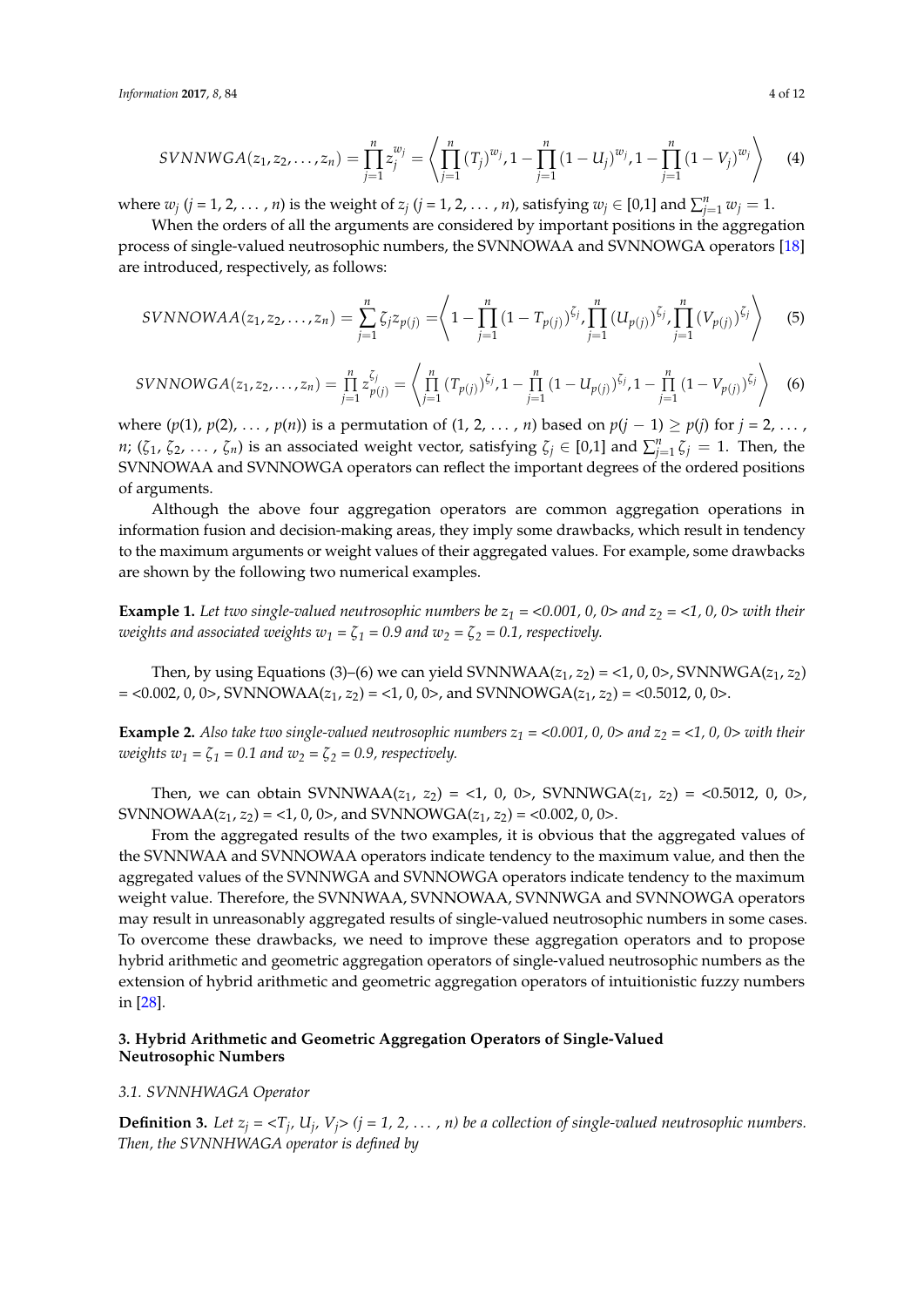$$
SUNNHWAGA(z_1, z_2,..., z_n) = \left(\sum_{j=1}^n w_j z_j\right)^{\alpha} \left(\prod_{j=1}^n z_j^{w_j}\right)^{(1-\alpha)}\tag{7}
$$

where  $w_j$  ( $j = 1, 2, ..., n$ ) is the weight of  $z_j$  ( $j = 1, 2, ..., n$ ), satisfying  $w_j \in [0,1]$  and  $\sum_{j=1}^n w_j = 1$ , and  $\alpha \in [0,1]$ .

**Theorem 1.** *Let z<sup>j</sup> = <T<sup>j</sup> , U<sup>j</sup> , Vj> (j = 1, 2,* . . . *, n) be a collection of single-valued neutrosophic numbers and α be any real number in* [0,1]*. Thus, the aggregated value of the SVNNHWAGA operator is also a single-valued neutrosophic number, which is calculated by*

$$
SUNNHWAGA(z_1, z_2, ..., z_n) = \left(\sum_{j=1}^n w_j z_j\right)^{\alpha} \left(\prod_{j=1}^n z_j^{w_j}\right)^{(1-\alpha)} = \left(\begin{array}{c} \left(1 - \prod_{j=1}^n (1 - T_j)^{w_j}\right)^{\alpha} \left(\prod_{j=1}^n T_j^{w_j}\right)^{(1-\alpha)}, \\ 1 - \left(1 - \prod_{j=1}^n U_j^{w_j}\right)^{\alpha} \left(\prod_{j=1}^n (1 - U_j)^{w_j}\right)^{(1-\alpha)}, \\ 1 - \left(1 - \prod_{j=1}^n V_j^{w_j}\right)^{\alpha} \left(\prod_{j=1}^n (1 - V_j)^{w_j}\right)^{(1-\alpha)} \end{array}\right) \tag{8}
$$

where  $w_j$  is the weight of  $z_j$  ( $j = 1, 2, ..., n$ ), satisfying  $w_j \in [0,1]$  and  $\sum_{j=1}^n w_j = 1$ .

**Proof.** Corresponding to the operational laws of single-valued neutrosophic numbers in Section [2](#page-2-0) and the SVNNWAA and SVNNWGA operators, we have the following result:

$$
S VNNHWAGA(z_1, z_2,..., z_n) = \left(\sum_{j=1}^{n} w_j z_j\right)^{\alpha} \left(\prod_{j=1}^{n} z_j^{w_j}\right)^{(1-\alpha)}
$$
\n
$$
= \left\langle 1 - \prod_{j=1}^{n} (1 - T_j)^{w_j} \prod_{j=1}^{n} U_j^{w_j} \prod_{j=1}^{n} Y_j^{w_j} \right)^{\alpha} \left\langle \prod_{j=1}^{n} T_j^{w_j} \right. \left\langle 1 - \prod_{j=1}^{n} (1 - U_j)^{w_j} \right\rangle^{(1-\alpha)}
$$
\n
$$
= \left\langle \left(1 - \prod_{j=1}^{n} (1 - T_j)^{w_j}\right)^{w_j} \right\rangle^{(1-\alpha)} \left\langle 1 - \prod_{j=1}^{n} U_j^{w_j} \right\rangle^{(1-\alpha)} \right\rangle^{(1-\alpha)} \times \left\langle \left(\prod_{j=1}^{n} T_j^{w_j}\right)^{(\alpha-1)} \right\rangle^{(1-\alpha)} \times \left\langle \left(\prod_{j=1}^{n} (1 - U_j)^{w_j}\right)^{\alpha} \right\rangle^{(1-\alpha)} \times \left\langle \left(\prod_{j=1}^{n} (1 - U_j)^{w_j}\right)^{\alpha} \right\rangle^{(1-\alpha)} \left\langle 1 - \prod_{j=1}^{n} (1 - U_j)^{w_j} \right\rangle^{(1-\alpha)} \right\rangle^{(1-\alpha)} \times \left\langle 1 - \left(\prod_{j=1}^{n} (1 - U_j)^{w_j}\right)^{\alpha} \right\rangle^{(1-\alpha)} \times \left\langle 1 - \left(\prod_{j=1}^{n} (1 - U_j)^{w_j}\right)^{\alpha} + 1 - \left(\prod_{j=1}^{n} (1 - U_j)^{w_j}\right)^{\alpha} \right\rangle^{(1-\alpha)} \right\rangle^{(1-\alpha)} \times \left\langle 1 - \left(1 - \prod_{j=1}^{n} U_j^{w_j}\right)^{\alpha} + 1 - \left(\prod_{j=1}^{n} (1 - U_j)^{w_j}\right)^{\alpha} \right\rangle^{(1-\alpha)} \right\rangle^{(1-\alpha)} \times \left\langle 1 - \left(1 - \prod_{j=1}^{n} U_j^{w_j}\right)^{\alpha} + 1 - \left(\prod_{j=1}^{n} (1 - U_j)^{w_j}\right)^{\alpha}
$$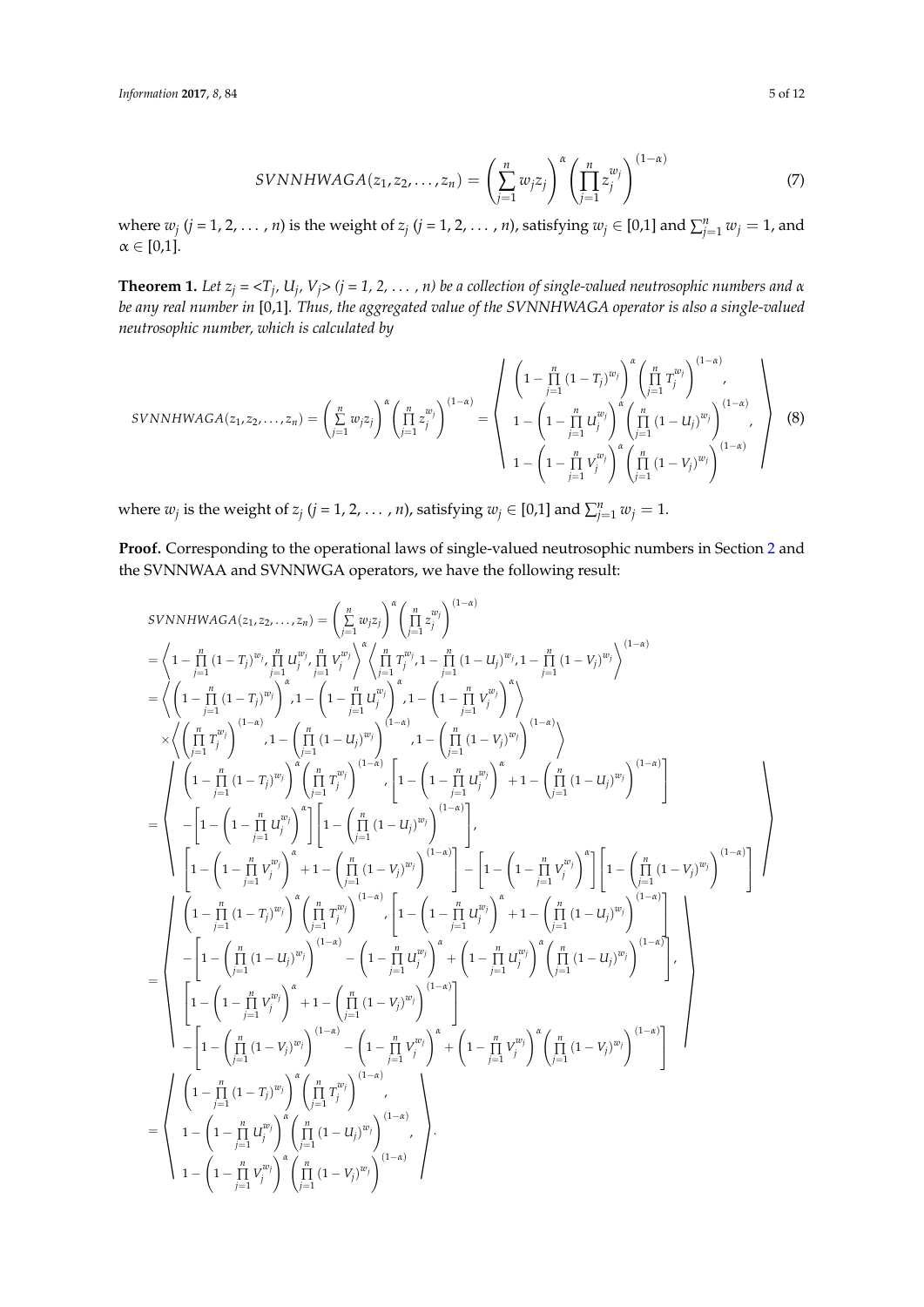Therefore, this completes the proof of Equation (8).  $\Box$ 

Based on the properties of the INNWAA and INNWGA operators [\[13\]](#page-11-3), the SVNNHWAGA operator also contains these properties:

- (1) Idempotency: If  $z_j = z$  for  $j = 1, 2, ..., n$ , then there is *SVNNHWAGA*( $z_1, z_2, ..., z_n$ ) = *z*.
- (2) Boundedness: If  $z_{\min} = \min(z_1, z_2, \dots, z_n)$  and  $z_{\max} = \max(z_1, z_2, \dots, z_n)$  for  $j = 1, 2, \dots, n$ , then there exists  $z_{\text{min}} \leq SVNNHWAGA(z_1, z_2, \dots, z_n) \leq z_{\text{max}}$ .
- (3) Monotonicity: If  $z_j \leq z_j^*$  for  $j = 1, 2, ..., n$ , then  $SUNNHWAGA(z_1, z_2, \dots, z_n) \leq$  $SVNNHWAGA(z_1^*, z_2^*, \cdots, z_n^*)$  holds.

When the some values of  $\alpha \in [0,1]$  are specified as the special cases, we can investigate the families of the SVNNHWAGA operator below:

- (1) The SVNNHWAGA operator reduces to the SVNNWAA operator if  $\alpha = 1$ ;
- (2) The SVNNHWAGA operator reduces to the SVNNWGA operator if  $\alpha = 0$ ;
- (3) The SVNNHWAGA operator is the mean of the SVNNWAA and SVNNWGA operators if  $\alpha = 0.5$ .

# *3.2. SVNNHOWAGA Operator*

**Definition 4.** Let  $z_j = \langle T_j, U_j, V_j \rangle$  ( $j = 1, 2, ..., n$ ) be a collection of single-valued neutrosophic numbers. *Then, the SVNNHOWAGA operator is defined by*

$$
SUNNHOWAGA(z_1, z_2, \dots, z_n) = \left(\sum_{j=1}^n \zeta_j z_{p(j)}\right)^{\alpha} \left(\prod_{j=1}^n z_{p(j)}^{\zeta_j}\right)^{(1-\alpha)}
$$
(9)

where  $(p(1), p(2), \ldots, p(n))$  is a permutation of  $(1, 2, \ldots, n)$  based on  $p(j-1) \ge p(j)$  for  $j = 2, \ldots, n$ ;  $(\zeta_1, \zeta_2, \ldots, \zeta_n)$  $\zeta_2, \ldots, \zeta_n$ ) is an associated weight vector, satisfying  $\zeta_j \in [0,1]$  and  $\sum_{j=1}^n \zeta_j = 1$ ;  $\alpha$  is any real number between 0 and 1. Then, the SVNNHOWAGA operator can reflect the important degrees of the ordered positions of arguments in the aggregated process of single-valued neutrosophic numbers.

**Theorem 2.** Let  $z_j = \langle T_j, U_j, V_j \rangle$  (j = 1, 2,  $\dots$  , n) be a collection of single-valued neutrosophic numbers and *α* ∈ *[0,1]. Thus, the aggregated value of the SVNNHOWAGA operator is also a single-valued neutrosophic number, which is calculated by*

$$
SVNNHOWAGA(z_1, z_2,..., z_n) = \left(\sum_{j=1}^n \zeta_j z_{p(j)}\right)^{\alpha} \left(\prod_{j=1}^n z_{p(j)}^{\zeta_j}\right)^{(1-\alpha)} = \left(\begin{array}{c} \left(1 - \prod_{j=1}^n (1 - T_{p(j)})^{\zeta_j}\right)^{\alpha} \left(\prod_{j=1}^n T_{p(j)}^{\zeta_j}\right)^{(1-\alpha)},\\ 1 - \left(1 - \prod_{j=1}^n U_{p(j)}^{\zeta_j}\right)^{\alpha} \left(\prod_{j=1}^n (1 - U_{p(j)})^{\zeta_j}\right)^{(1-\alpha)},\\ 1 - \left(1 - \prod_{j=1}^n V_{p(j)}^{\zeta_j}\right)^{\alpha} \left(\prod_{j=1}^n (1 - V_{p(j)})^{\zeta_j}\right)^{(1-\alpha)} \end{array}\right) \tag{10}
$$

where  $(p(1), p(2), \ldots, p(n))$  is a permutation of  $(1, 2, \ldots, n)$  based on  $p(j - 1) \ge p(j)$  for  $j = 2, \ldots, n$ ;  $(\zeta_1, \zeta_2, \ldots, \zeta_n)$  $\zeta_2$ , ...,  $\zeta_n$ ) is an associated weight vector with  $\sum_{j=1}^n \zeta_j = 1$  for  $\zeta_j \in [0,1]$ .

Based on the similar proof manner of Theorem 1, it is obvious that Equation (10) can hold. Here, we omit the proof.

Corresponding to the properties of the INNOWAA and INNOWGA operators in [\[18\]](#page-11-8), the SVNNHOWAGA operator also contains the following properties:

- (1) Idempotency: If  $z_i = z$  for  $j = 1, 2, \ldots, n$ , then there exists *SVNNHOWAGA*( $z_1, z_2, \ldots, z_n$ ) = *z*.
- (2) Boundedness: If  $z_{\min} = \min(z_1, z_2, \ldots, z_n)$  and  $z_{\max} = \max(z_1, z_2, \ldots, z_n)$  for  $j = 1, 2, \ldots, n$ , then there exists  $z_{\text{min}} \leq SVNNHOWAGA(z_1, z_2, \dots, z_n) \leq z_{\text{max}}$ .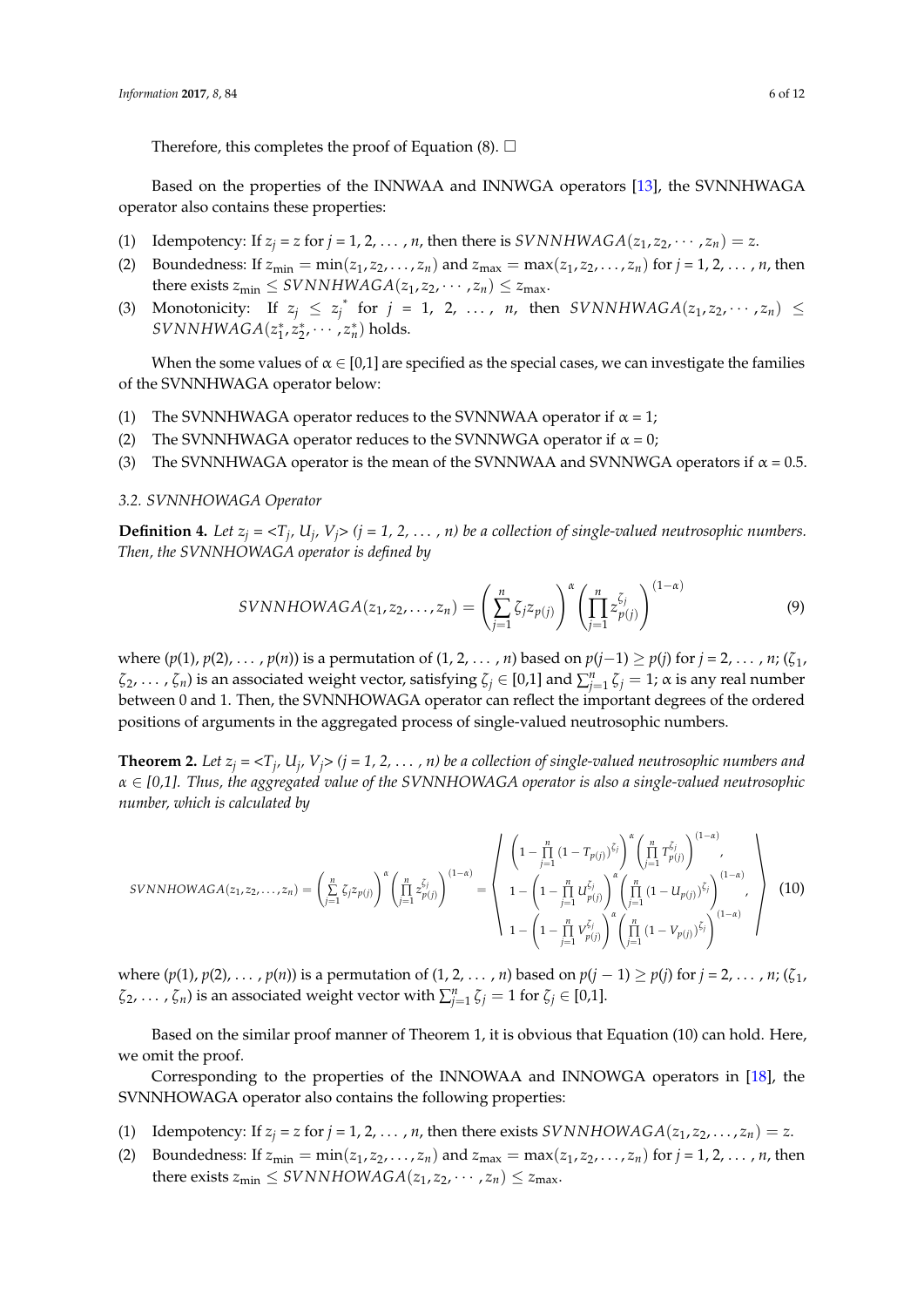- (3) Monotonicity: If  $z_j \leq z_j^*$  for  $j = 1, 2, ..., n$ , then  $SUNNHOWAGA(z_1, z_2, \dots, z_n) \leq$  $SUNNHOWAGA(z_1^*, z_2^*, \cdots, z_n^*)$  holds.
- (4) Commutativity: If  $(z^2)$  $\frac{1}{1}$ ,  $z'$ <sub>2</sub>  $(z_1, z_2, \dots, z_n)$  is any permutation of  $(z_1, z_2, \dots, z_n)$ , then  $SVNNHOWAGA(z_1, z_2, \cdots, z_n) = SVNNHOWAGA(z_1)$  $\frac{1}{2}$ ,  $z'_{2}$  $z_2' \cdots z_n'$  holds.

When some values of  $\alpha \in [0,1]$  are specified as the special cases, we can investigate the families of the SVNNHOWAGA operator below:

- (1) The SVNNHOWAGA operator reduces to the SVNNOWAA operator if  $\alpha = 1$ ;
- (2) The SVNNHOWAGA operator reduces to the SVNNOWGA operator if  $\alpha = 0$ ;
- (3) The SVNNHOWAGA operator is the mean of the SVNNOWAA and SVNNOWGA operators if  $\alpha = 0.5$ .

#### *3.3. Numerical Examples*

We still consider the aforementioned two numerical examples to illustrate the effectiveness and rationality of the aggregated values of the SVNNHWAGA and SVNNHOWAGA operators. Generally taking  $\alpha$  = 0.5, we apply the SVNNHWAGA and SVNNHOWAGA operators to calculate the two numerical examples in Section [2.](#page-2-0)

For Example 1, by using Equations (8) and (10) we can obtain SVNNHWAGA( $z_1$ ,  $z_2$ ) = <0.0447, 0, 0>, which is the moderate value between SVNNWAA( $z_1$ ,  $z_2$ ) = <1, 0, 0> and SVNNWGA( $z_1$ ,  $z_2$ )  $=$  <0.002, 0, 0>, and SVNNHOWAGA( $z_1$ ,  $z_2$ ) = <0.7079, 0, 0>, which is the moderate value between SVNNOWAA( $z_1$ ,  $z_2$ ) = <1, 0, 0> and SVNNOWGA( $z_1$ ,  $z_2$ ) = <0.5012, 0, 0>.

For Example 2, by using Equations (8) and (10) we get SVNNHWAGA( $z_1$ ,  $z_2$ ) = <0.7079, 0, 0>, which is the moderate value between SVNNWAA( $z_1$ ,  $z_2$ ) = <1, 0, 0> and SVNNWGA( $z_1$ ,  $z_2$ ) = <0.5012, 0, 0>, and SVNNHOWAGA( $z_1$ ,  $z_2$ ) = <0.0447, 0, 0>, which is the moderate value between SVNNOWAA( $z_1$ ,  $z_2$ ) = <1, 0, 0> and SVNNOWGA( $z_1$ ,  $z_2$ ) = <0.002, 0, 0>.

From the above aggregated results of the two numerical examples, the SVNNHWAGA and SVNNHOWAGA operators indicate their moderate values. Obviously, the SVNNHWAGA and SVNNHOWAGA operators demonstrate their effectiveness and rationality in the information aggregations.

#### <span id="page-6-0"></span>**4. Decision-Making Method Using the SVNNHWAGA or SVNNHOWAGA Operator**

This section develops a multiple-attribute decision-making method by using the SVNNHWAGA or SVNNHOWAGA operator.

In a multiple-attribute decision-making problem, suppose that  $Z = \{Z_1, Z_2, \ldots, Z_m\}$  is a set of alternatives and  $A = \{A_1, A_2, \dots, A_n\}$  is a set of attributes. By decision-makers' suitability evaluation for each attribute *A<sup>j</sup>* over each alternative *Z<sup>i</sup>* , all the evaluation values are expressed by single-valued neutrosophic numbers  $z_{ij} = \langle T_{ij}, U_{ij}, V_{ij} \rangle$ , where  $T_{ij}$ ,  $U_{ij}$ ,  $V_{ij} \in [0,1]$  and  $0 \le T_{ij} + U_{ij} + V_{ij} \le 3$  (j = 1, 2, ..., *n*; *i* = 1, 2, ..., *m*). In the single-valued neutrosophic number  $z_{ij}$ ,  $T_{ij}$  indicates the degree that the alternative  $Z_i$  is suitable for the attribute  $A_j$ ,  $U_{ij}$  indicates the degree that the alternative  $Z_i$ is unsure/indeterminate for the attribute  $A_j$ , and  $V_{ij}$  indicates the degree that the alternative  $Z_i$  is unsuitable for the attribute  $A_j$ . Thus, all the evaluation values can be constructed as a single-valued neutrosophic decision matrix  $D = (z_{ij})_{m \times n}$ .

Hence, we can apply the proposed decision-making method based on the SVNNHWAGA or SVNNHOWAGA operator to the multiple-attribute decision-making problem and give the following decision procedures: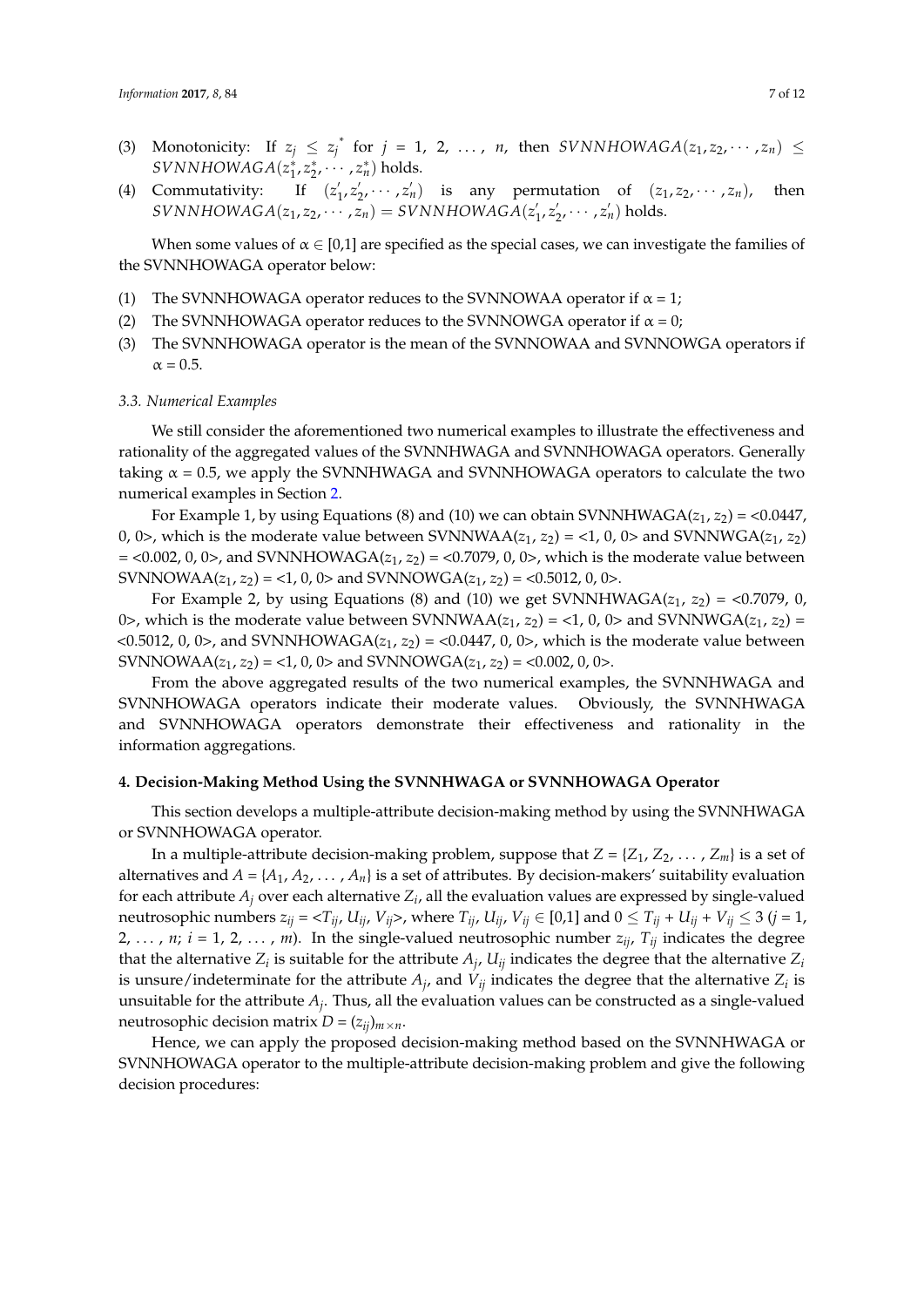**Step 1.** Suppose that the weight vector of attributes is  $w = (w_1, w_2, \dots, w_n)$  and satisfies  $\sum_{j=1}^n w_j = 1$ for  $w_j \in [0,1]$ . Then, the aggregated value of  $z_i$   $(i = 1, 2, \ldots, m)$  for each alternative  $Z_i$   $(i = 1, 2, \ldots, m)$ ..., *m*) is calculated by the following SVNNHWAGA operator:

$$
z_{i} = SVNNHWAGA(z_{i1}, z_{i2},..., z_{in}) = \left(\sum_{j=1}^{n} w_{j}z_{ij}\right)^{\alpha} \left(\prod_{j=1}^{n} z_{ij}^{w_{j}}\right)^{(1-\alpha)} = \left(\begin{array}{c} \left(1 - \prod_{j=1}^{n} (1 - T_{ij})^{w_{j}}\right)^{\alpha} \left(\prod_{j=1}^{n} T_{ij}^{w_{j}}\right)^{(1-\alpha)} \\ 1 - \left(1 - \prod_{j=1}^{n} U_{ij}^{w_{j}}\right)^{\alpha} \left(\prod_{j=1}^{n} (1 - U_{ij})^{w_{j}}\right)^{(1-\alpha)} \\ 1 - \left(1 - \prod_{j=1}^{n} V_{ij}^{w_{j}}\right)^{\alpha} \left(\prod_{j=1}^{n} (1 - V_{ij})^{w_{j}}\right)^{(1-\alpha)} \end{array}\right) \tag{11}
$$

On the other hand, suppose that the ordered important positions of all the arguments are given by the associated weight vector  $\zeta = (\zeta_1, \zeta_2, \dots, \zeta_n)$ , satisfying  $\sum_{j=1}^n \zeta_j = 1$  for  $\zeta_j \in [0,1]$ . Thus, the aggregated value of  $z_i$  ( $i = 1, 2, ..., m$ ) for each alternative  $Z_i$  ( $i = 1, 2, ..., m$ ) is calculated by the following SVNNHOWAGA operator:

$$
z_{i} = SVMMOWAGA(z_{i1}, z_{i2},..., z_{in}) = \left(\sum_{j=1}^{n} \zeta_{j} z_{ip(j)}\right)^{\alpha} \left(\prod_{j=1}^{n} z_{ip(j)}^{z_{j}}\right)^{(1-\alpha)} = \left(\begin{array}{c} \left(1 - \prod_{j=1}^{n} (1 - T_{ip(j)})^{\zeta_{j}}\right)^{\alpha} \left(\prod_{j=1}^{n} T_{ip(j)}^{z_{j}}\right)^{(1-\alpha)},\\ 1 - \left(1 - \prod_{j=1}^{n} U_{ip(j)}^{z_{j}}\right)^{\alpha} \left(\prod_{j=1}^{n} (1 - U_{ip(j)})^{\zeta_{j}}\right)^{(1-\alpha)},\\ 1 - \left(1 - \prod_{j=1}^{n} V_{ip(j)}^{z_{j}}\right)^{\alpha} \left(\prod_{j=1}^{n} (1 - V_{ip(j)})^{\zeta_{j}}\right)^{(1-\alpha)}\end{array}\right) \tag{12}
$$

- **Step 2.** By Equation (1) (Equation (2) if necessary), we calculate the score values of  $E(z_i)$  (accuracy degrees of  $H(z_i)$  if necessary) ( $i = 1, 2, ..., m$ ).
- **Step 3.** Corresponding to the score values (accuracy degrees), we rank all the alternatives in a descending order and determine the best choice based on the alternative with the largest value.

**Step 4.** End.

#### <span id="page-7-0"></span>**5. MADM Problem of the Design Schemes of Punching Machine**

In this section, an applied example about the multiple-attribute decision-making (MADM) problem of the design schemes (alternatives) of punching machine is introduced from [\[29\]](#page-11-16) to illustrate the application and rationality of the proposed decision-making method by the actual case.

The conceptual design stage mainly contains two tasks, in which designers firstly provide different design schemes (potential alternatives) according to their knowledge and experience, and then decision makers (designers) give their suitability evaluation (decision making) of all the potential design schemes.

Some manufacturing company wants to design the punching machine to develop a new mechanical product. Generally speaking, the punching machine consists of the reducing mechanism, punching mechanism, and feed intermittent mechanism to construct its motion scheme. Based on the motion scheme, a group of designers provides a set of four potential design schemes (alternatives)  $Z = \{Z_1, Z_2, Z_3, Z_4\}$  by their knowledge and experiences, which are shown in Table [1.](#page-8-0) The designers (decision makers) must make a decision depending on the requirements of the four attributes: (a) *A*<sup>1</sup> is the manufacturing cost; (b)  $A_2$  is the structure complexity; (c)  $A_3$  is the transmission effectiveness; (d)  $A_4$  is the reliability; (e)  $A_5$  is the maintainability. By the decision makers' suitability evaluation for the alternatives of  $Z_i$  ( $i = 1, 2, 3, 4$ ) with respect to the attributes of  $A_j$  ( $j = 1, 2, 3, 4, 5$ ), their evaluation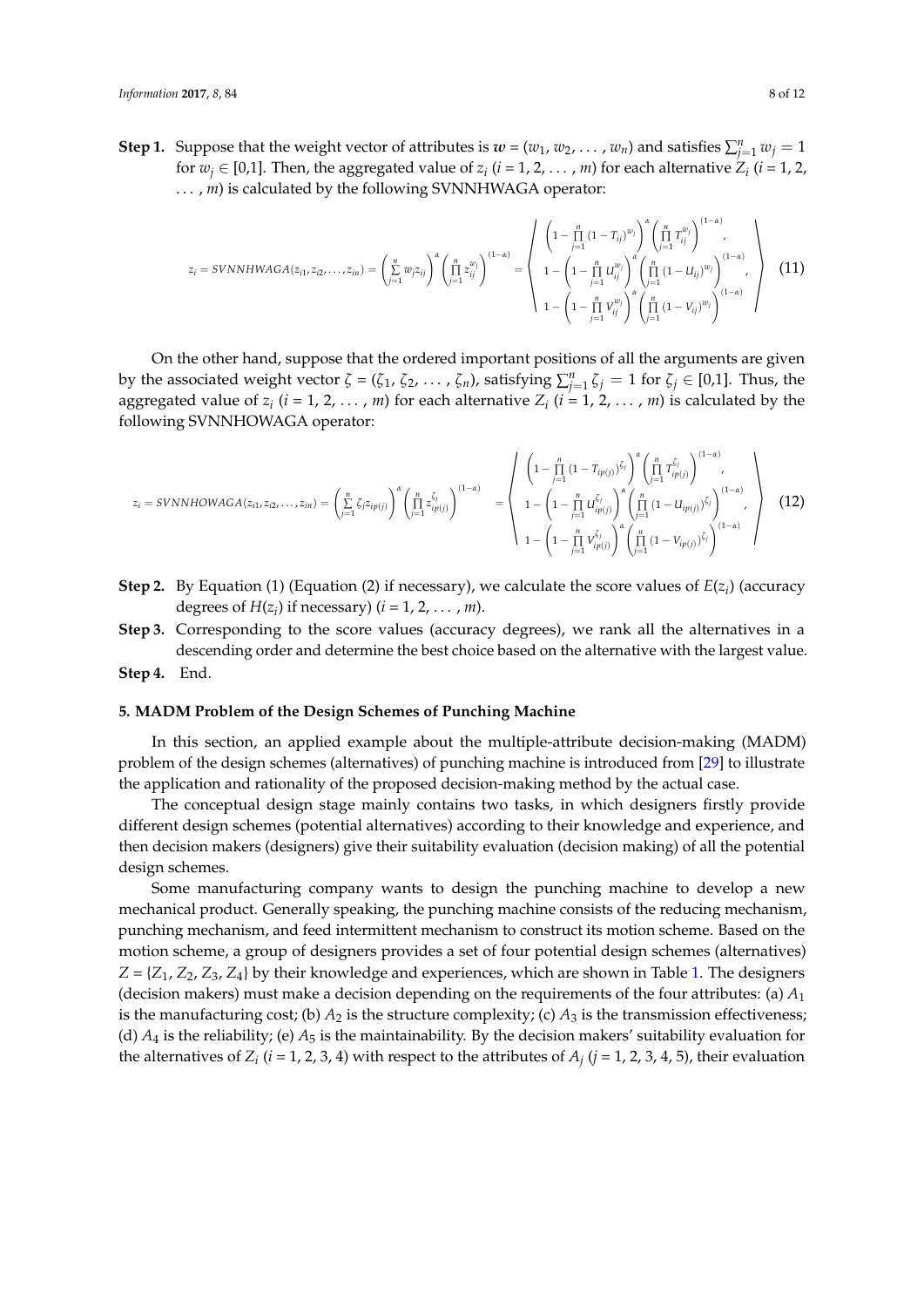values are expressed by the form of single-valued neutrosophic numbers. Thus, the single-valued neutrosophic number decision matrix  $D = (z_{ii})_{4 \times 5}$  can be constructed as follows:

$$
D = \left[\begin{array}{cccccc} (0.75, 0.1, 0.4) & (0.8, 0.1, 0.3) & (0.85, 0.1, 0.2) & (0.85, 0.1, 0.3) & (0.9, 0.1, 0.2) \\ (0.7, 0.1, 0.5) & (0.75, 0.1, 0.1) & (0.75, 0.2, 0.1) & (0.8, 0.1, 0.1) & (0.8, 0.2, 0.3) \\ (0.8, 0.2, 0.3) & (0.78, 0.1, 0.2) & (0.8, 0.1, 0.2) & (0.8, 0.2, 0.2) & (0.75, 0.1, 0.3) \\ (0.9, 0.1, 0.2) & (0.85, 0.1, 0.1) & (0.9, 0.1, 0.2) & (0.85, 0.1, 0.3) & (0.85, 0.2, 0.3) \end{array}\right]
$$

**Table 1.** Four design schemes (potential alternatives) of punching machine [\[29\]](#page-11-16).

<span id="page-8-0"></span>

| <b>Potential Alternative</b>     |                        | L,                         | $\mathcal{L}$                                     | ∠⊿              |
|----------------------------------|------------------------|----------------------------|---------------------------------------------------|-----------------|
| Reducing mechanism               | Gear reducer           | Gear head motor            | Gear reducer                                      | Gear head motor |
| Punching mechanism               | Crank-slider mechanism | Six-bar punching mechanism | Six-bar punching mechanism Crank-slider mechanism |                 |
| Dial feed intermittent mechanism | Sheave mechanism       |                            | Ratchet feed mechanism                            |                 |

Then, we can apply the developed decision-making method based on the SVNNHWAGA or SVNNHOWAGA operator to the multiple-attribute decision-making problem of the design schemes of punching machine.

If the weight vector of the five attributes is considered as  $w = (0.25, 0.2, 0.25, 0.15, 0.15)$  in the multiple-attribute decision-making problem, then the decision steps are presented as follows:

**Step 1.** By Equation (11) (generally take  $\alpha = 0.5$ ), we calculate the aggregated values of  $z_i$  ( $i = 1, 2, 3, 4$ ) for each alternative  $Z_i$   $(i = 1, 2, 3, 4)$  as the following results:

*z*<sup>1</sup> = <0.8255, 0.1000, 0.2818>, *z*<sup>2</sup> = <0.7534, 0.1367, 0.2149>, *z*<sup>3</sup> = <0.7888, 0.1367, 0.2384>, and *z*<sup>4</sup> = <0.8761, 0.1134, 0.2049>.

**Step 2.** By Equation (1), we calculate the score values of  $E(z_i)$  for each alternative  $Z_i$  ( $i = 1, 2, 3, 4$ ) as the following values:

 $E(z_1) = 0.8145$ ,  $E(z_2) = 0.8006$ ,  $E(z_3) = 0.8045$ , and  $E(z_4) = 0.8526$ .

**Step 3.** According to  $E(z_4) > E(z_1) > E(z_3) > E(z_2)$ , the ranking of the four design schemes is  $Z_4 > Z_1$  $Z_3 \succ Z_2$ . So, the best design scheme is  $Z_4$ . These results are the same as in [\[29\]](#page-11-16).

If the associated weight vector  $\zeta = (0.4, 0.3, 0.1, 0.1, 0.1)$  is considered as the ordered important positions of all the given arguments in the multiple-attribute decision-making problem, the decision steps are described as the follows:

**Step 1'.** By Equation (12) (in general take  $\alpha = 0.5$ ), we calculate the aggregated values of  $z_i$  ( $i = 1, 2, 3$ , 4) for each alternative  $Z_i$  ( $i = 1, 2, 3, 4$ ) as the following results:

*z*<sup>1</sup> = <0.8577, 0.1000, 0.2378>, *z*<sup>2</sup> = <0.7708, 0.1179, 0.1520>, *z*<sup>3</sup> = <0.7892, 0.1179, 0.2190>, and *z*<sup>4</sup> = <0.8711, 0.1089, 0.1740>.

**Step 2'.** By Equation (1), we calculate the score values of  $E(z_i)$  for each scheme  $Z_i$  ( $i = 1, 2, 3, 4$ ) as the following values:

 $E(z_1) = 0.8400$ ,  $E(z_2) = 0.8336$ ,  $E(z_3) = 0.8174$ , and  $E(z_4) = 0.8627$ .

**Step 3'.** According to  $E(z_4) > E(z_1) > E(z_2) > E(z_3)$ , the ranking of the four design schemes is  $Z_4 > Z_1$  $Z_2 \succ Z_3$ . Thus, the best design scheme is also  $Z_4$ .

Although the above two ranking orders show little difference, the best scheme  $Z_4$  is identical.

For comparative convenience, all the results of the proposed decision-making approach and the related decision-making methods based on the SVNNWAA, SVNNWGA, SVNNOWAA, and SVNNOWGA operators are summarized in Table [2.](#page-9-0)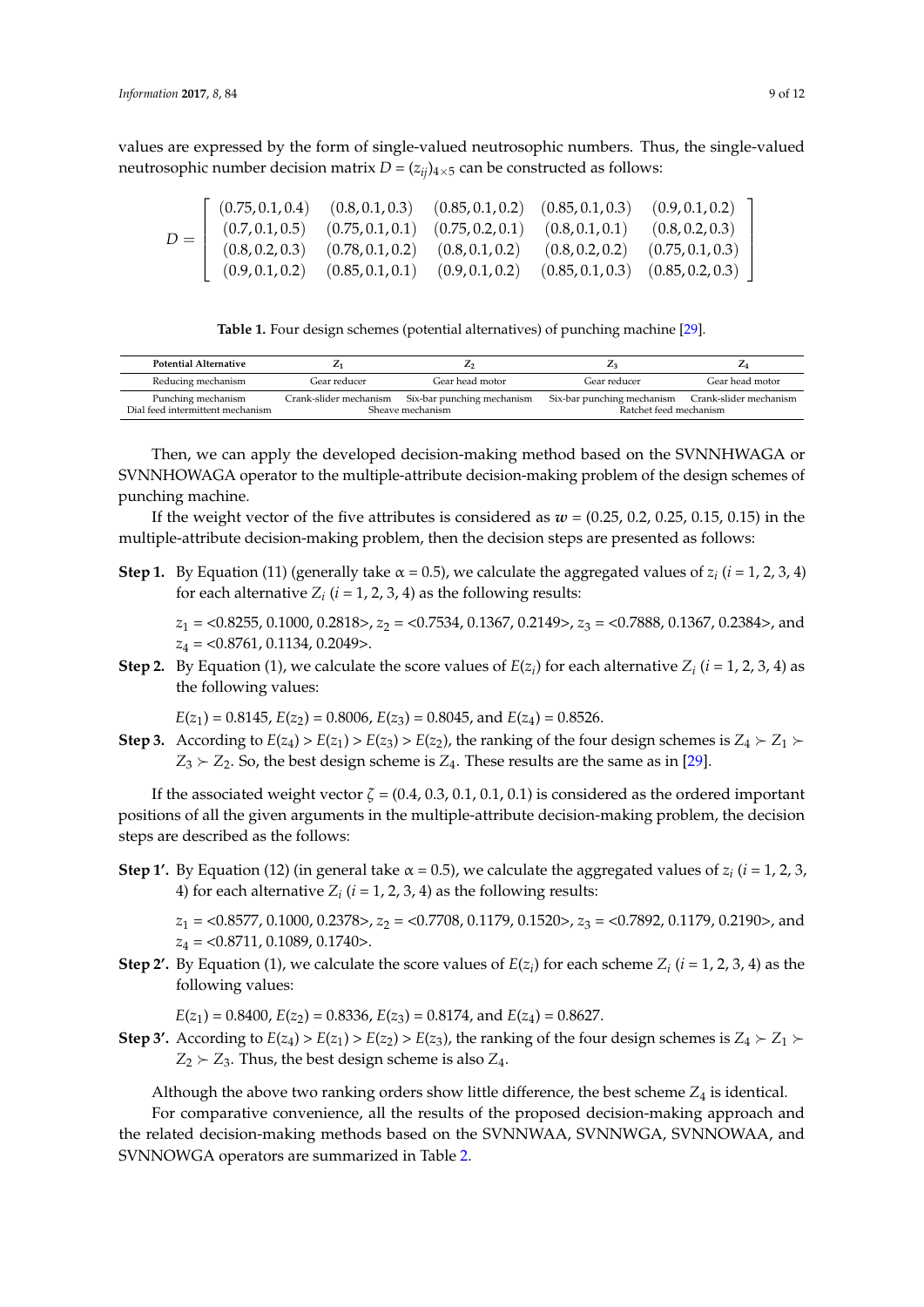<span id="page-9-0"></span>

| <b>Aggregation Operator</b>           | <b>Aggregated Result</b>                                                                                                                   | <b>Score Value</b>                                                                     | Ranking                             |
|---------------------------------------|--------------------------------------------------------------------------------------------------------------------------------------------|----------------------------------------------------------------------------------------|-------------------------------------|
| <b>SVNNWAA</b><br>$(\alpha = 1)$      | $z_1 = 0.8301, 0.1000, 0.2741$ ,<br>$z_2 = 0.7553, 0.1320, 0.1763$ ,<br>$z_3 = 0.7892, 0.1320, 0.2352$ ,<br>$z_4 = 0.8775, 0.1110, 0.1966$ | $E(z_1) = 0.8187$ ,<br>$E(z_2) = 0.8157,$<br>$E(z_3) = 0.8073,$<br>$E(z_4) = 0.8566$   | $Z_4 \succ Z_1 \succ Z_2 \succ Z_3$ |
| <b>SVNNWGA</b><br>$(\alpha = 0)$      | $z_1 = 0.8209, 0.1000, 0.2895$ ,<br>$z_2 = 0.7516, 0.1414, 0.2517$ ,<br>$z_3 = 0.7883, 0.1414, 0.2416$ ,<br>$z_4 = 0.8746, 0.1158, 0.2131$ | $E(z_1) = 0.8105$ ,<br>$E(z_2) = 0.7861$ ,<br>$E(z_3) = 0.8018$ ,<br>$E(z_4) = 0.8486$ | $Z_4 \succ Z_1 \succ Z_3 \succ Z_2$ |
| <b>SVNNHWAGA</b><br>$(\alpha = 0.5)$  | $z_1 = 0.8255, 0.1000, 0.2818$ ,<br>$z_2 = 0.7534, 0.1367, 0.2149$ ,<br>$z_3 = 0.7888, 0.1367, 0.2384$ ,<br>$z_4 = 0.8761, 0.1134, 0.2049$ | $E(z_1) = 0.8145$ ,<br>$E(z_2) = 0.8006$ ,<br>$E(z_3) = 0.8045$ ,<br>$E(z_4) = 0.8526$ | $Z_4 \succ Z_1 \succ Z_3 \succ Z_2$ |
| <b>SVNNOWAA</b><br>$(\alpha = 1)$     | $z_1 = 0.8619, 0.1000, 0.2325$ ,<br>$z_2 = 0.7723$ , 0.1149, 0.1311>,<br>$z_3 = 0.7896, 0.1149, 0.2169$<br>$z_4 = 0.8725, 0.1072, 0.1644$  | $E(z_1) = 0.8431,$<br>$E(z_2) = 0.8421$ ,<br>$E(z_3) = 0.8193$ ,<br>$E(z_4) = 0.8670$  | $Z_4 \succ Z_1 \succ Z_2 \succ Z_3$ |
| <b>SVNNOWGA</b><br>$(\alpha = 0)$     | $z_1 = 0.8536, 0.1000, 0.2432$ ,<br>$z_2 = 0.7693, 0.1210, 0.1724$ ,<br>$z_3 = 0.7888, 0.1210, 0.2211$ ,<br>$z_4 = 0.8697, 0.1105, 0.1835$ | $E(z_1) = 0.8368$ ,<br>$E(z_2) = 0.8253,$<br>$E(z_3) = 0.8156$ ,<br>$E(z_4) = 0.8585$  | $Z_4 \succ Z_1 \succ Z_2 \succ Z_3$ |
| <b>SVNNHOWAGA</b><br>$(\alpha = 0.5)$ | $z_1 = 0.8577, 0.1000, 0.2378$ ,<br>$z_2 = 0.7708, 0.1179, 0.1520$ ,<br>$z_3 = 0.7892, 0.1179, 0.2190$ ,<br>$z_4 = 0.8711, 0.1089, 0.1740$ | $E(z_1) = 0.8400,$<br>$E(z_2) = 0.8336,$<br>$E(z_3) = 0.8174$ ,<br>$E(z_4) = 0.8627$   | $Z_4 \succ Z_1 \succ Z_2 \succ Z_3$ |

**Table 2.** Decision-making results of different aggregation operators.

The results of Table [2](#page-9-0) show that all the aggregated results of the SVNNHWAGA and SVNNHOWAGA operators tend toward moderate values between the aggregated values of the SVNNWAA and SVNNWGA operators or the SVNNOWAA and SVNNOWGA operators. Hence, the SVNNHWAGA and SVNNHOWAGA operators are suitable and effective and can overcome the drawbacks of the SVNNWAA, SVNNOWAA, SVNNWGA and SVNNOWGA operators. Furthermore, the different aggregation operators may show different ranking orders. Then, the different values of  $\alpha$ may result in different ranking orders.

Compared with the decision-making method based on the hybrid arithmetic and geometric aggregation operators of intuitionistic fuzzy numbers introduced by Ye [\[28\]](#page-11-15), Ye's method [\[28\]](#page-11-15) uses the hybrid arithmetic and geometric aggregation operators of intuitionistic fuzzy numbers to aggregate intuitionistic fuzzy numbers and applied them to multiple-attribute decision-making problems under an intuitionistic fuzzy number environment; while the multiple-attribute decision-making method proposed in this paper uses the hybrid arithmetic and geometric aggregation operators of single-valued neutrosophic numbers to aggregate single-valued neutrosophic information as the extension of the hybrid arithmetic and geometric aggregation operators of intuitionistic fuzzy numbers and extends the decision-making method based on the hybrid arithmetic and geometric aggregation operators of intuitionistic fuzzy numbers [\[28\]](#page-11-15), because an intuitionistic fuzzy number is a special case of a single-valued neutrosophic number and cannot express and handle indeterminate and inconsistent information. Thus, it is obvious that the SVNNHWAGA and SVNNHOWAGA operators and their decision-making method proposed in this paper are superior to the previous hybrid arithmetic and geometric aggregation operators and decision-making method with intuitionistic fuzzy numbers [\[28\]](#page-11-15), because the latter cannot express and deal with the decision-making problems with indeterminate and inconsistent information. Hence, the proposed SVNNHWAGA and SVNNHOWAGA operators and their decision-making method in this study are more general and more suitable under indeterminate and inconsistent environments than the previous Ye's method [\[28\]](#page-11-15).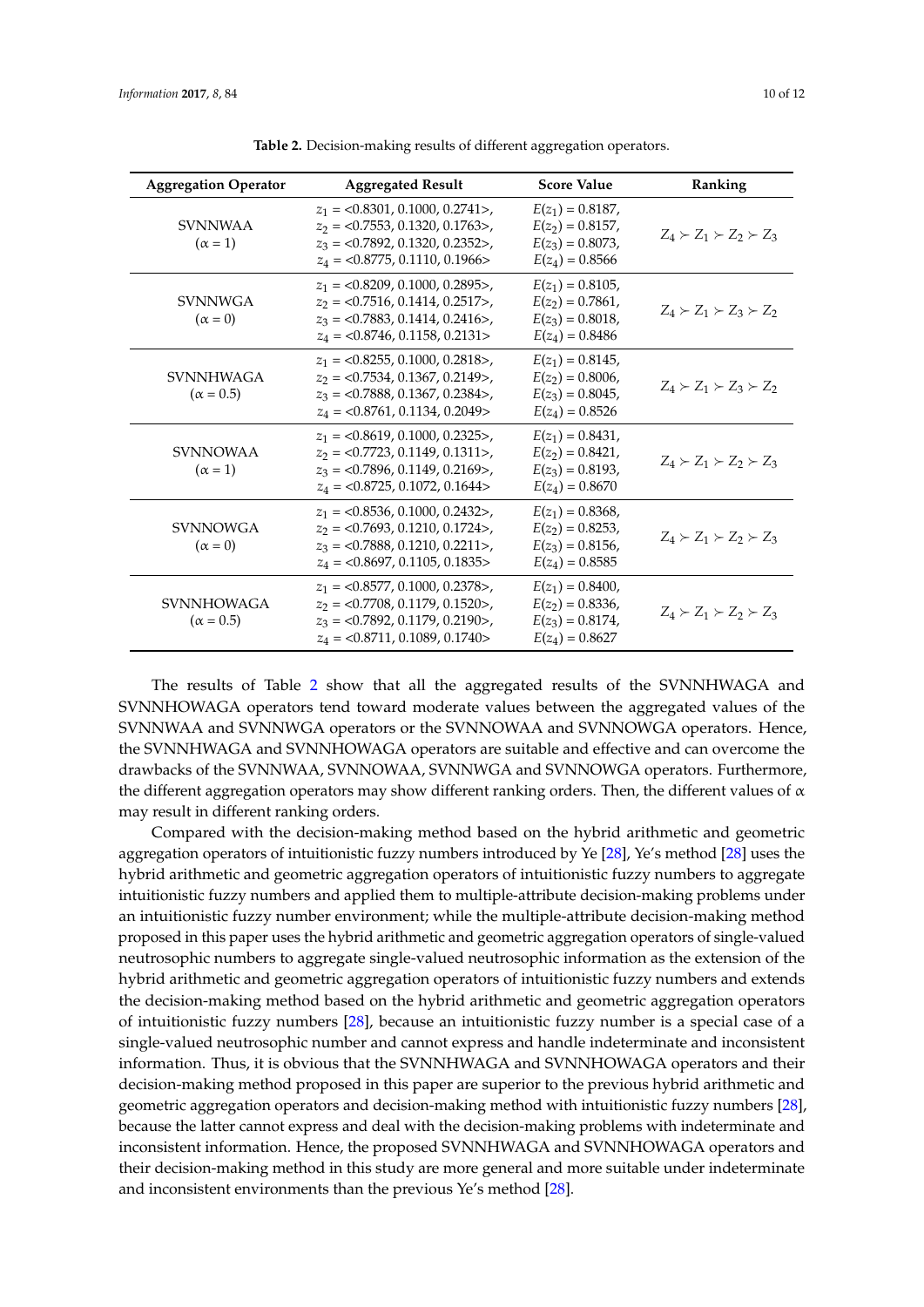However, the presented decision-making method based on the SVNNHWAGA or SVNNHOWAGA operator demonstrates its suitability and effectiveness in some decision-making situations since it can overcome the drawbacks of the unreasonably aggregated results in some cases (as mentioned in Section [2\)](#page-2-0). Since some value of  $\alpha$  is specified by the preference and actual requirements of decision makers, the decision-making method proposed in this study appears to be more flexible and more reasonable than the decision-making method based on one of the SVNNWAA, SVNNOWAA, SVNNWGA, and SVNNOWGA operators.

# <span id="page-10-7"></span>**6. Conclusions**

This paper presented the SVNNHWAGA and SVNNHOWAGA operators to overcome some drawbacks of the SVNNWAA, SVNNOWAA, SVNNWGA and SVNNOWGA operators to aggregate single-valued neutrosophic numbers in some cases, and then investigated their some properties and rationality. Furthermore, we established a multiple-attribute decision-making method based on the SVNNHWAGA or SVNNHOWAGA operator. Finally, a multiple-attribute decision-making problem about design schemes of punching machine is presented as a case to show the application and rationality of the proposed decision-making method. However, the proposed decision-making method based on the SVNNHWAGA or SVNNHOWAGA operator provides an effective and reasonable way for multiple-attribute decision-making problems since the SVNNWAA, SVNNOWAA, SVNNWGA and SVNNOWGA operators are special cases of the SVNNHWAGA and SVNNHOWAGA operators under a single-valued neutrosophic environment. Similarly, this study will be also further extended to interval neutrosophic sets and applications, like group decision making, pattern recognition, fault diagnosis, and medical diagnosis, and so on.

**Acknowledgments:** This paper was supported by the National Natural Science Foundation of China (No. 71471172).

**Author Contributions:** Zhikang Lu proposed the SVNNHWAGA and SVNNHOWAGA operators and their decision-making method; Jun Ye presented a multiple-attribute decision-making problem about design schemes of punching machine and gave comparative analysis; both authors wrote the paper together.

**Conflicts of Interest:** The authors declare no conflict of interest.

### **References**

- <span id="page-10-0"></span>1. Zadeh, L.A. Fuzzy Sets. *Inf. Control* **1965**, *8*, 338–353. [\[CrossRef\]](http://dx.doi.org/10.1016/S0019-9958(65)90241-X)
- <span id="page-10-1"></span>2. Zadeh, L.A. The concept of a linguistic variable and its application to approximate reasoning Part I. *Inf. Sci.* **1975**, *8*, 199–249. [\[CrossRef\]](http://dx.doi.org/10.1016/0020-0255(75)90036-5)
- <span id="page-10-2"></span>3. Atanassov, K. Intuitionistic fuzzy sets. *Fuzzy Sets Syst.* **1986**, *20*, 87–96. [\[CrossRef\]](http://dx.doi.org/10.1016/S0165-0114(86)80034-3)
- <span id="page-10-3"></span>4. Atanassov, K.; Gargov, G. Interval-valued intuitionistic fuzzy sets. *Fuzzy Sets Syst.* **1989**, *31*, 343–349. [\[CrossRef\]](http://dx.doi.org/10.1016/0165-0114(89)90205-4)
- <span id="page-10-4"></span>5. Ye, J. Multicriteria decision-making method using the Dice similarity measure based on the reduct intuitionistic fuzzy sets of interval-valued intuitionistic fuzzy sets. *Appl. Math. Model.* **2012**, *36*, 4466–4472. [\[CrossRef\]](http://dx.doi.org/10.1016/j.apm.2011.11.075)
- 6. De Maio, C.; Fenza, G.; Loia, V.; Orciuoli, F.; Herrera-Viedma, E. A context-aware fuzzy linguistic consensus model supporting innovation processes. In Proceedings of the 2016 IEEE International Conference on Fuzzy Systems, Vancouver, BC, Canada, 24–29 July 2016; pp. 1685–1692.
- 7. De Maio, C.; Fenza, G.; Loia, V.; Orciuoli, F.; Herrera-Viedma, E. A framework for context-aware heterogeneous group decision making in business processes. *Knowl.-Based Syst.* **2016**, *102*, 39–50. [\[CrossRef\]](http://dx.doi.org/10.1016/j.knosys.2016.03.019)
- <span id="page-10-5"></span>8. Wan, S.P.; Xu, J.; Dong, J.Y. Aggregating decision information into interval-valued intuitionistic fuzzy numbers for heterogeneous multi-attribute group decision making. *Knowl.-Based Syst.* **2016**, *113*, 155–170. [\[CrossRef\]](http://dx.doi.org/10.1016/j.knosys.2016.09.026)
- <span id="page-10-6"></span>9. Smarandache, F. *Neutrosophy: Neutrosophic Probability, Set, and Logic*; American Research Press: Rehoboth, DE, USA, 1998.